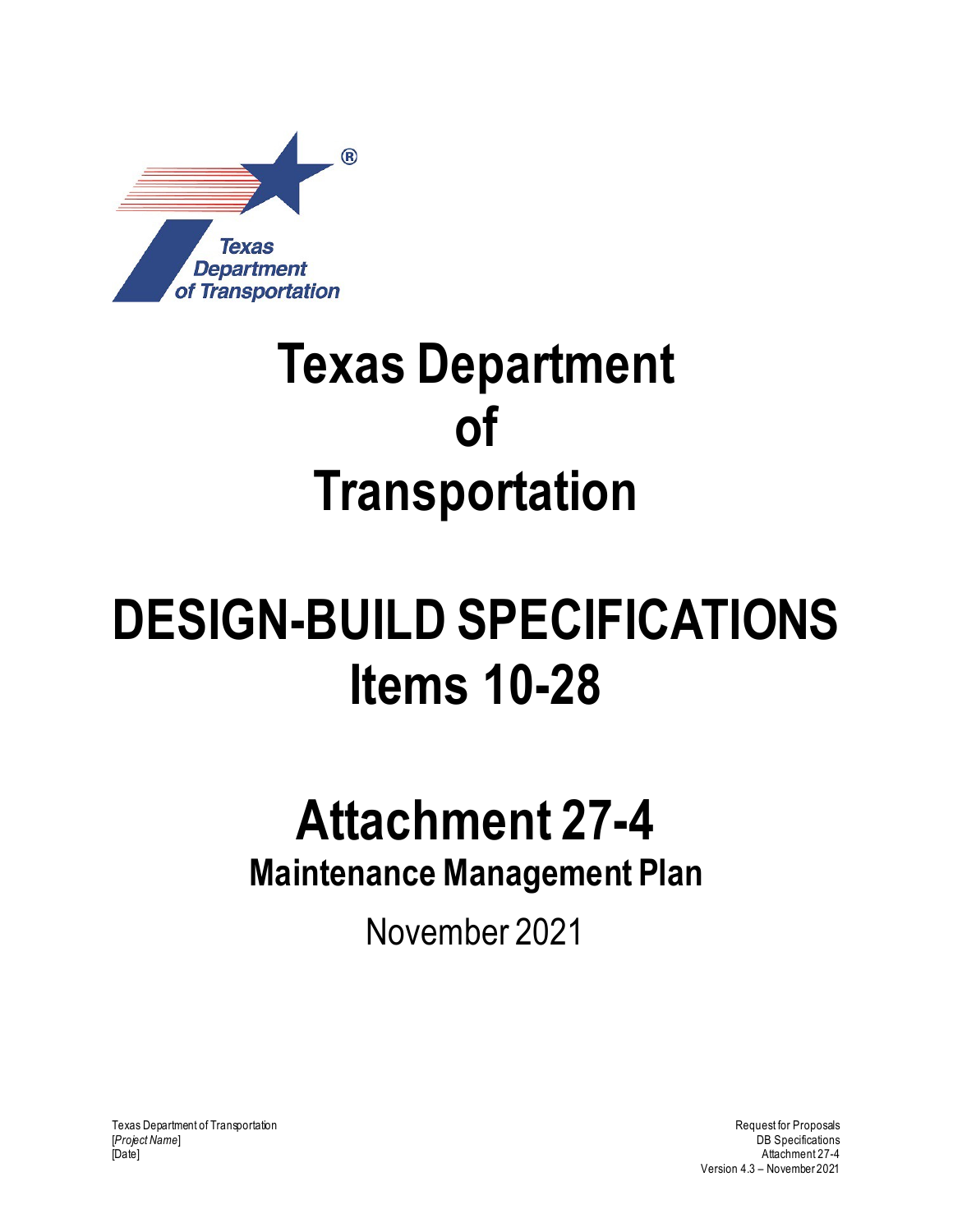## **Maintenance Management Plan**

### NAME OF PROJECT Contract #XXXXX

Day Month Year

**Prepared By: DB Contractor's Name Street Address Suite XXX City Name, Texas XXXX** 

 Note: this MMP Template applies to Maintenance Work performed under the DBC prior to Final Acceptance.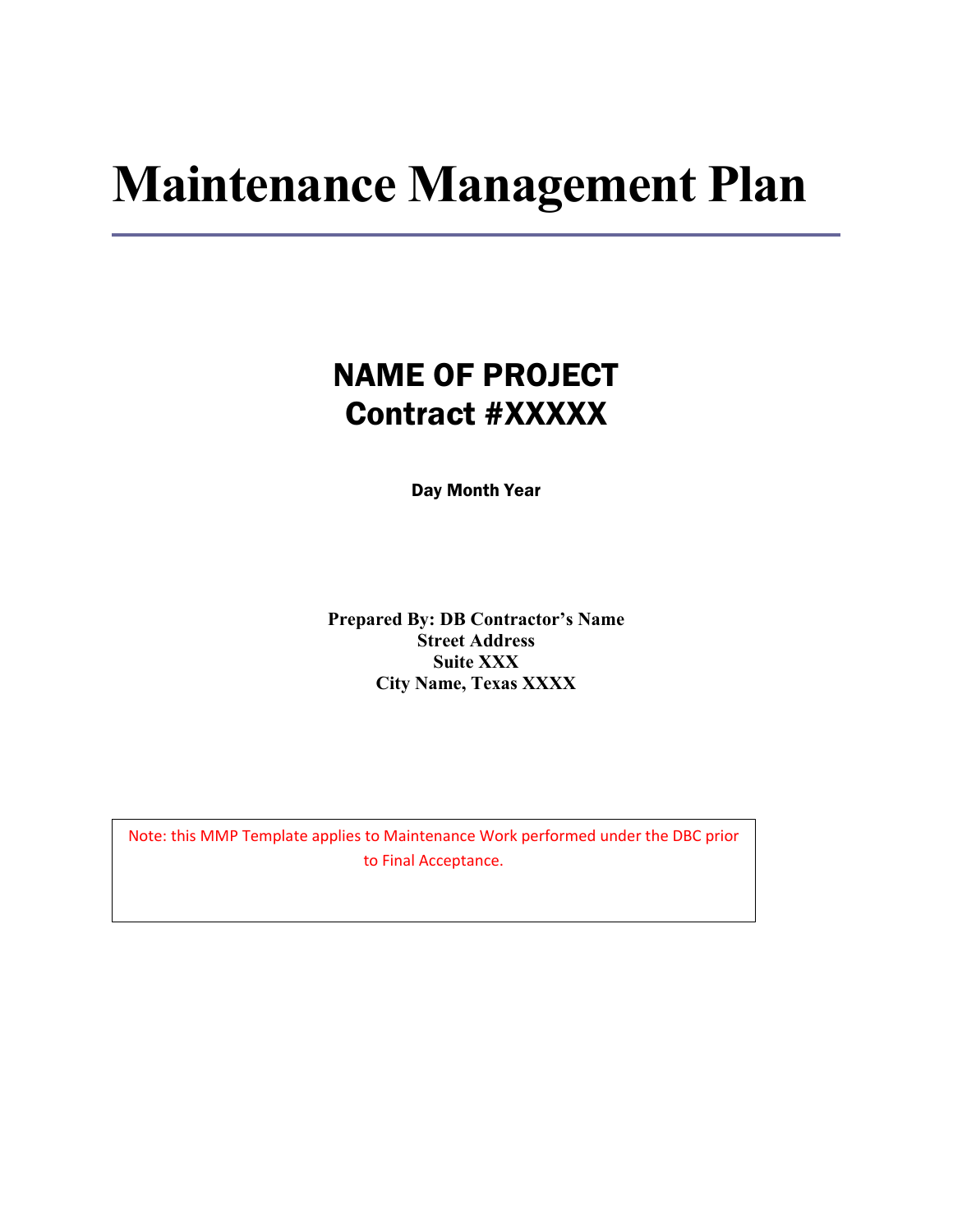#### **MAINTENANCE MANAGEMENT PLAN**

**For The**

#### **NAME OF PROJECT**

\_\_\_\_\_\_\_\_\_\_\_\_\_\_\_\_\_\_\_\_\_\_\_\_\_\_\_\_\_\_\_\_\_\_\_\_\_\_\_\_\_\_\_ \_\_\_\_\_\_\_\_\_\_\_\_\_\_\_\_\_\_\_

\_\_\_\_\_\_\_\_\_\_\_\_\_\_\_\_\_\_\_\_\_\_\_\_\_\_\_\_\_\_\_\_\_\_\_\_\_\_\_\_\_\_\_ \_\_\_\_\_\_\_\_\_\_\_\_\_\_\_\_\_\_\_

\_\_\_\_\_\_\_\_\_\_\_\_\_\_\_\_\_\_\_\_\_\_\_\_\_\_\_\_\_\_\_\_\_\_\_\_\_\_\_\_\_\_\_ \_\_\_\_\_\_\_\_\_\_\_\_\_\_\_\_\_\_\_

**Approved By:**

**FirstName LastName Maintenance Manager (MM) Date**

**FirstName LastName Maintenance Quality Manager (MQCM) Date**

**FirstName LastName TxDOT's Authorized Representative Date**

#### **Record of Revisions**

| Rev. | <b>Date</b><br><b>Issued</b> | <b>Pages</b><br><b>Affected</b> | <b>Comments</b>                      |
|------|------------------------------|---------------------------------|--------------------------------------|
| 0    | XX/XX/XXXX                   | All                             | <b>Initial Issue</b>                 |
|      | XX/XX/XXXX                   | XX-XX                           | Add brief comment regarding revision |
|      |                              |                                 |                                      |
|      |                              |                                 |                                      |
|      |                              |                                 |                                      |
|      |                              |                                 |                                      |
|      |                              |                                 |                                      |
|      |                              |                                 |                                      |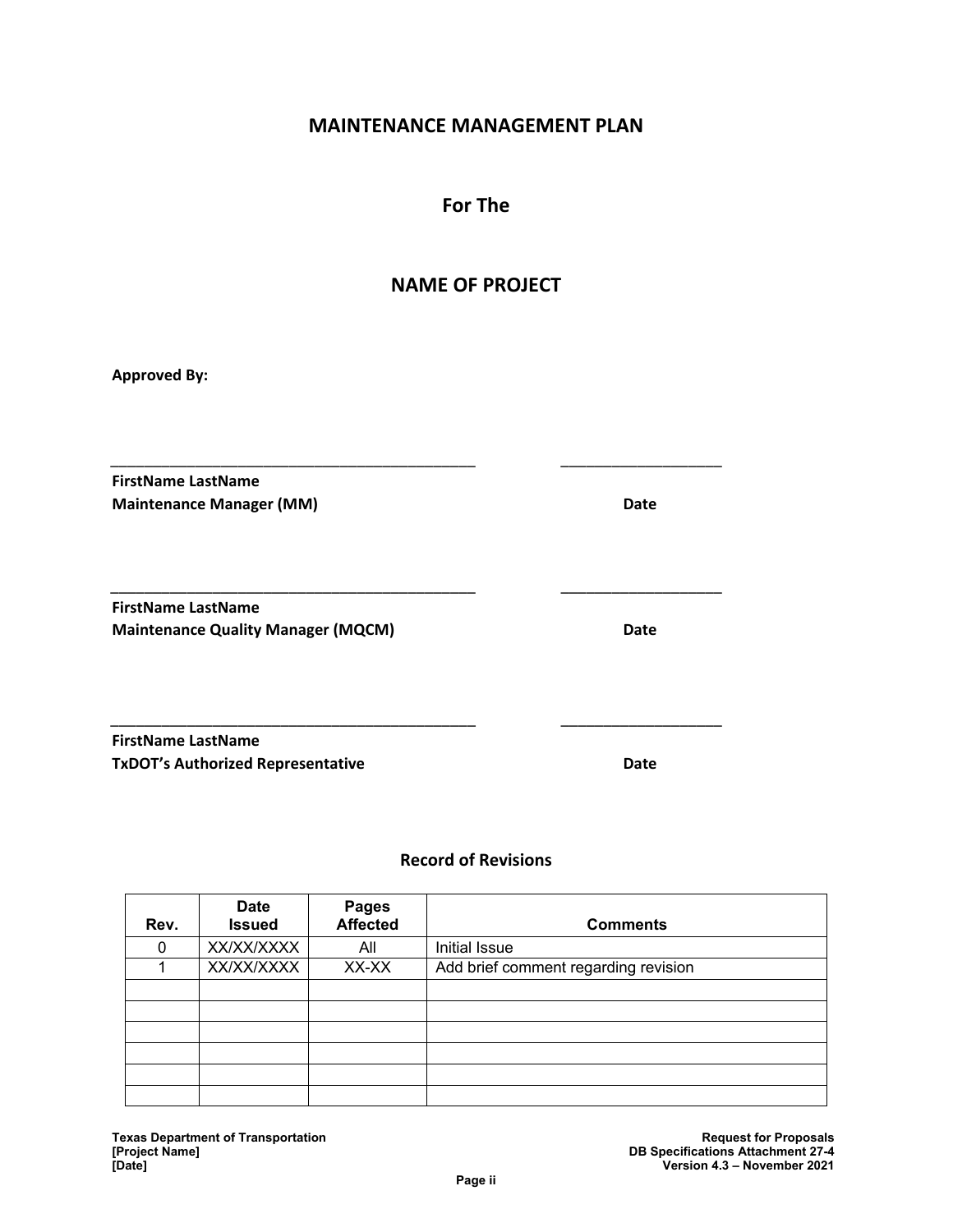#### **Instructions to DB Contractor:**

*(These instructions to be removed from completed MMP)*

- **1.** This Maintenance Management Plan (MMP) template defines the structure and required contents of the MMP. Use this template for each version and revision of the MMP submitted to TxDOT for approval.
- **2.** Include the DB Contractor's processes to achieve compliance with the obligations in the Contract Documents including the Performance Requirements. Describe who is responsible for each activity.
- **3.** Processes should be clear, auditable, measurable, and achievable. Include control points at which the DB Contractor causes its own personnel or independent parties to verify that the work is in compliance with the DBC. Identify points in the processes at which TxDOT is given the opportunity to witness or approve the Work.
- **4.** Identify the procedures (i.e. detailed steps) that will be utilized (see Appendix 6 for a listing of procedures that are needed at a minimum).
- **5.** The MMP shall apply to Maintenance Work before Final Acceptance and an updated version of this plan shall apply to the Capital Maintenance Contract (CMC).
- **6.** Describe the MMP updating process so that TxDOT knows who will be performing what actions when.
- **7.** The MMP is part of the Project Management Plan (PMP). Section 4.2 of the General Conditions sets forth TxDOT's approval rights and the conditions attached to its approval of the PMP.
- **8.** Do not duplicate Item 27 of the Design-Build Specifications or the CMA General Conditions within the MMP. Where necessary, cross reference relevant parts of Item 27 of the Design-Build Specifications or the CMA General Conditions.
- **9.** Include within the MMP all Proposal Commitments related to the Maintenance Work and how TxDOT will be able to verify the Proposal Commitments have been fulfilled.
- **10.** Instructions to the DB Contractor are shown in this template in parentheses and italics and shall be removed prior to submittal of the MMP to TxDOT.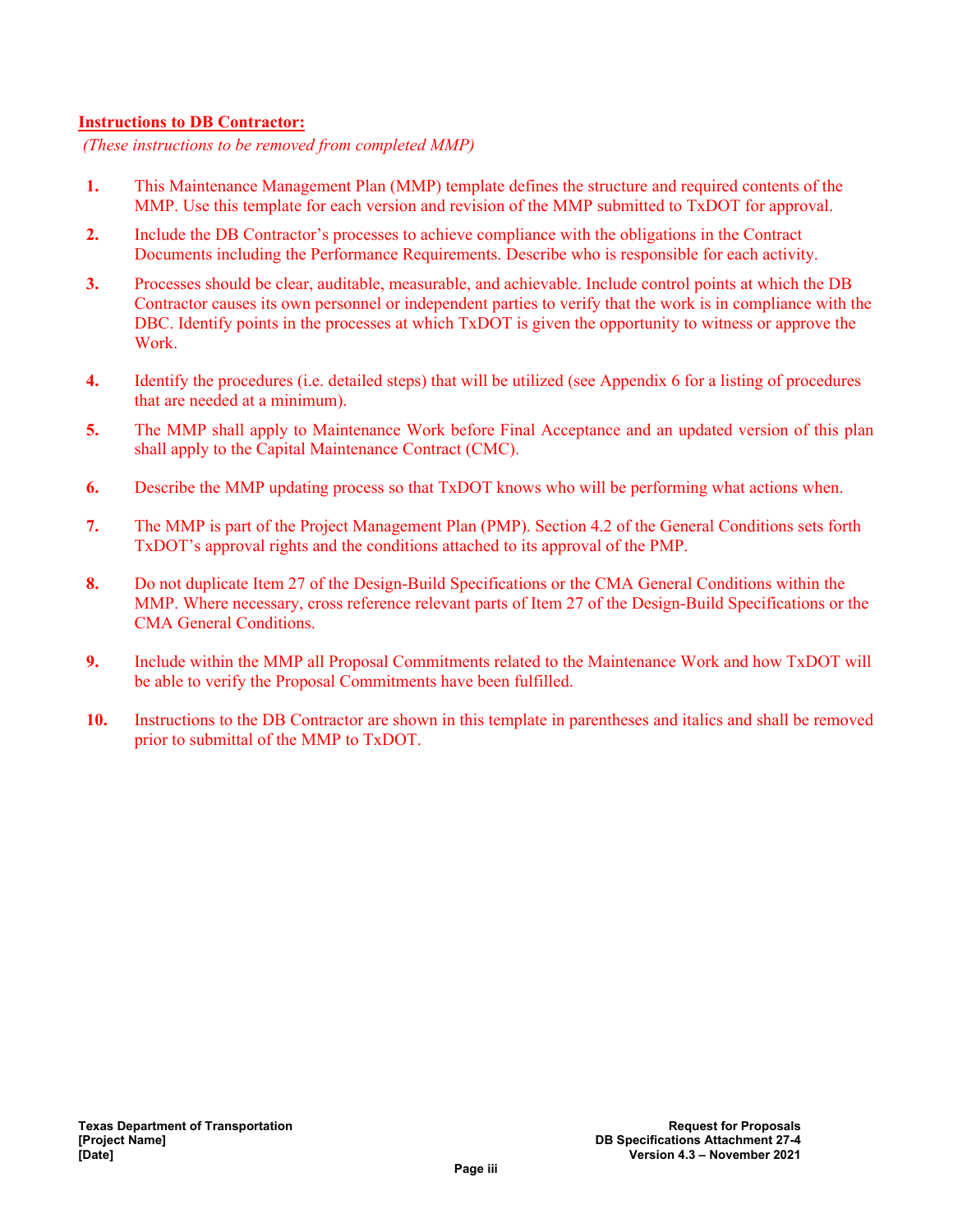#### **TABLE OF CONTENTS**

| 1.             |       |                                                                                  |  |
|----------------|-------|----------------------------------------------------------------------------------|--|
|                | 1.1   |                                                                                  |  |
|                | 1.1.1 |                                                                                  |  |
|                | 1.1.2 | Qualifications, Experience necessary and training requirements for DB Contractor |  |
|                |       |                                                                                  |  |
|                | 1.1.3 |                                                                                  |  |
|                | 12    |                                                                                  |  |
|                | 1.2.1 | Communications with TxDOT, Governmental Entities and Third Parties2              |  |
|                | 1.2.2 |                                                                                  |  |
|                | 1.2.3 |                                                                                  |  |
|                | 1.2.4 | Coordination with Utilities, Stakeholders and other 3rd Parties3                 |  |
|                | 1.3   |                                                                                  |  |
|                | 1.4   |                                                                                  |  |
|                | 1.5   |                                                                                  |  |
|                | 1.6   |                                                                                  |  |
| 2.             |       |                                                                                  |  |
| 2.1            |       |                                                                                  |  |
|                | 2.2   |                                                                                  |  |
|                | 2.3   |                                                                                  |  |
| 3 <sub>1</sub> |       |                                                                                  |  |
|                | 3.1   |                                                                                  |  |
|                | 3.2   |                                                                                  |  |
|                | 3.3   |                                                                                  |  |
|                | 3.4   |                                                                                  |  |
|                | 4.    | <b>MAINTENANCE LIMITS AND PERFORMANCE REQUIREMENTS AND MAINTENANCE SERVICES</b>  |  |
|                |       |                                                                                  |  |
|                | 4.1   |                                                                                  |  |
|                | 4.2   |                                                                                  |  |
|                | 4.3   |                                                                                  |  |
|                | 4.4   |                                                                                  |  |
|                | 4.5   |                                                                                  |  |
|                |       |                                                                                  |  |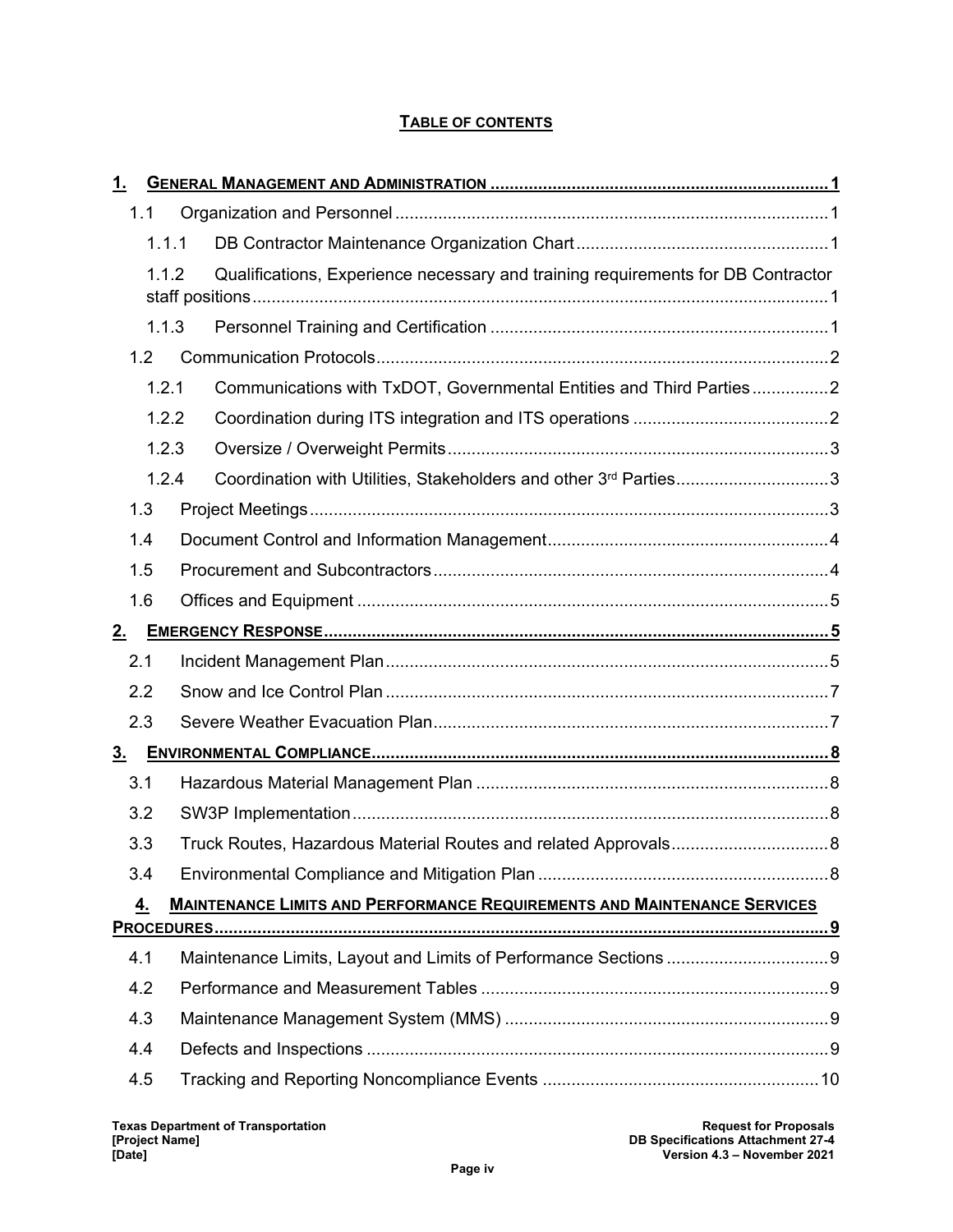| APPENDIX 1: STAFF NAMES CONTACT DETAILS AND QUALIFICATIONS 11         |  |
|-----------------------------------------------------------------------|--|
| APPENDIX 2: CONTACT DETAILS FOR TXDOT AND THIRD PARTIES 11            |  |
| APPENDIX 3: MAINTENANCE LIMITS AND LIMITS OF PERFORMANCE SECTIONS  11 |  |
|                                                                       |  |
| APPENDIX 5: MAINTENANCE FACILITY LOCATION AND EQUIPMENT 11            |  |
|                                                                       |  |
|                                                                       |  |
|                                                                       |  |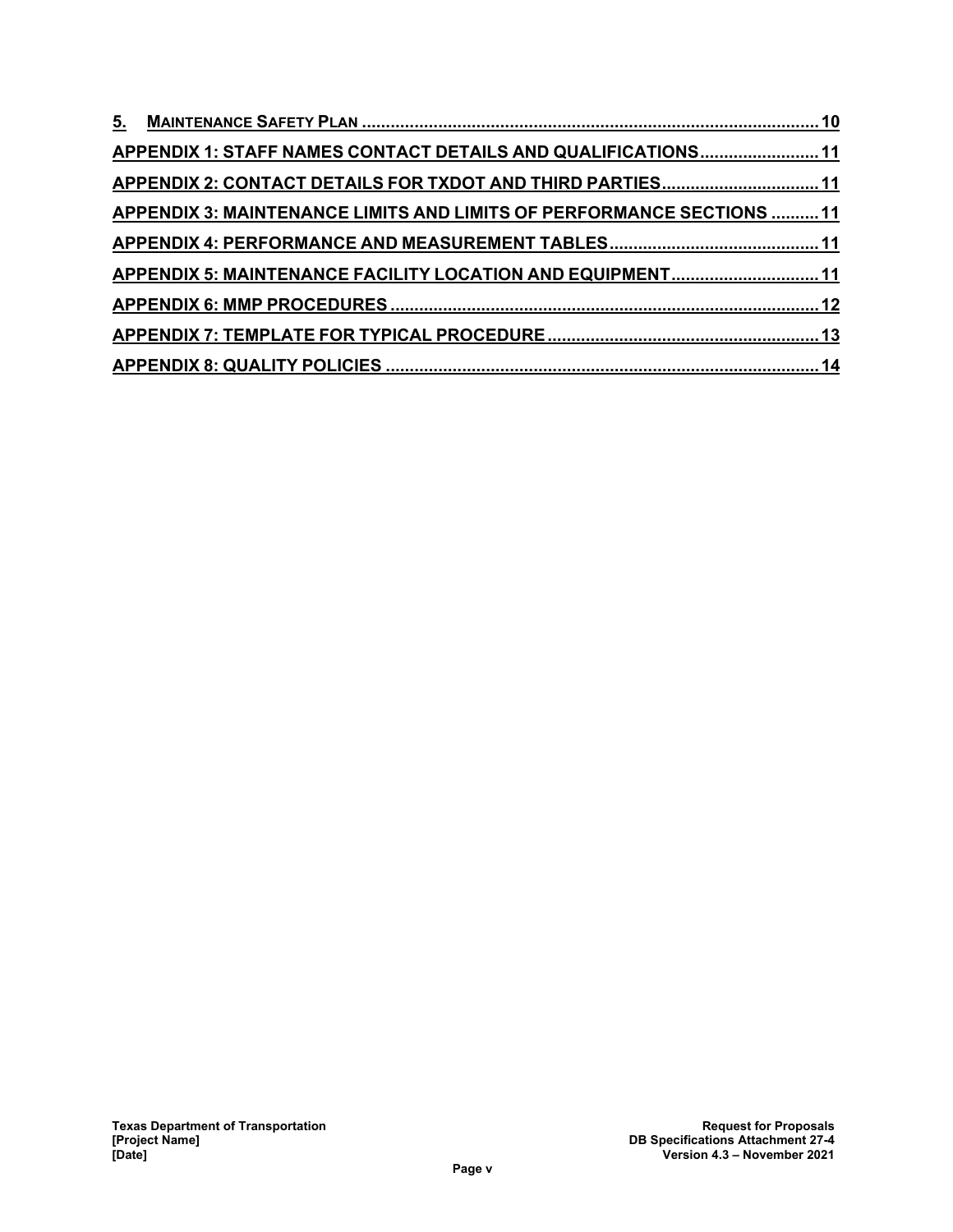#### **1. GENERAL MANAGEMENT AND ADMINISTRATION**

*[Provide an overview of the approach to delivering Maintenance Work for the Project prior to Final Acceptance, identify the Project's maintenance objectives and reference applicable quality policies in Appendix 8. Identify Proposal Commitments applicable to the Maintenance Work. Show timeline for MMP versions and updates and MMP submittal milestones.]* 

#### *1.1 Organization and Personnel*

#### *1.1.1 DB Contractor Maintenance Organization Chart*

Figure 1.1 below shows the organization chart for Maintenance Work before Final Acceptance.

*[Describe the organizational structure and how it will enable the DB Contractor's obligations for Maintenance Work to be met. Describe the reporting lines to TxDOT and internally. Describe the roles and responsibilities assigned to each position. Identify Major Subcontractors and describe the Maintenance Work to be performed by them.]* 

#### **Figure 1.1: Organization Chart for Maintenance Work before Final Acceptance**

*[Insert organization chart showing reporting lines to include at a minimum:* 

- *TxDOT Project Manager*
- *DB Contractor corporate management team*
- *DB Contractor Project Manager\**
- *Maintenance Manager\**
- *Maintenance Quality Manager\**
- *Maintenance Safety Manager\**
- *Individual responsible for customer service\**
- *Individual responsible for training program\**
- *Individual responsible for ensuring maintenance and life cycle issues are captured in the design with link to design and construction teams\**

*For each individual (\*) identify the employing organization. Show positions and activities to be undertaken by Major Subcontractors.]*

#### *1.1.2 Qualifications, Experience necessary and training requirements for DB Contractor staff positions*

Appendix 1 shows the individual(s) assigned to staff positions with their positions, contact information (email and mobile phone number), education/qualifications, role, and summary of previous experience.

*[Include at a minimum the individuals required to be identified on the organization chart and marked with (\*) above, including individuals employed by subcontractors]* 

#### *1.1.3 Personnel Training and Certification*

Table 1.1 defines responsibility for development and implementation of training programs, who will be conducting the training and certification process for each staff position, including maintenance personnel, subcontractors and maintenance crew members on the topics below.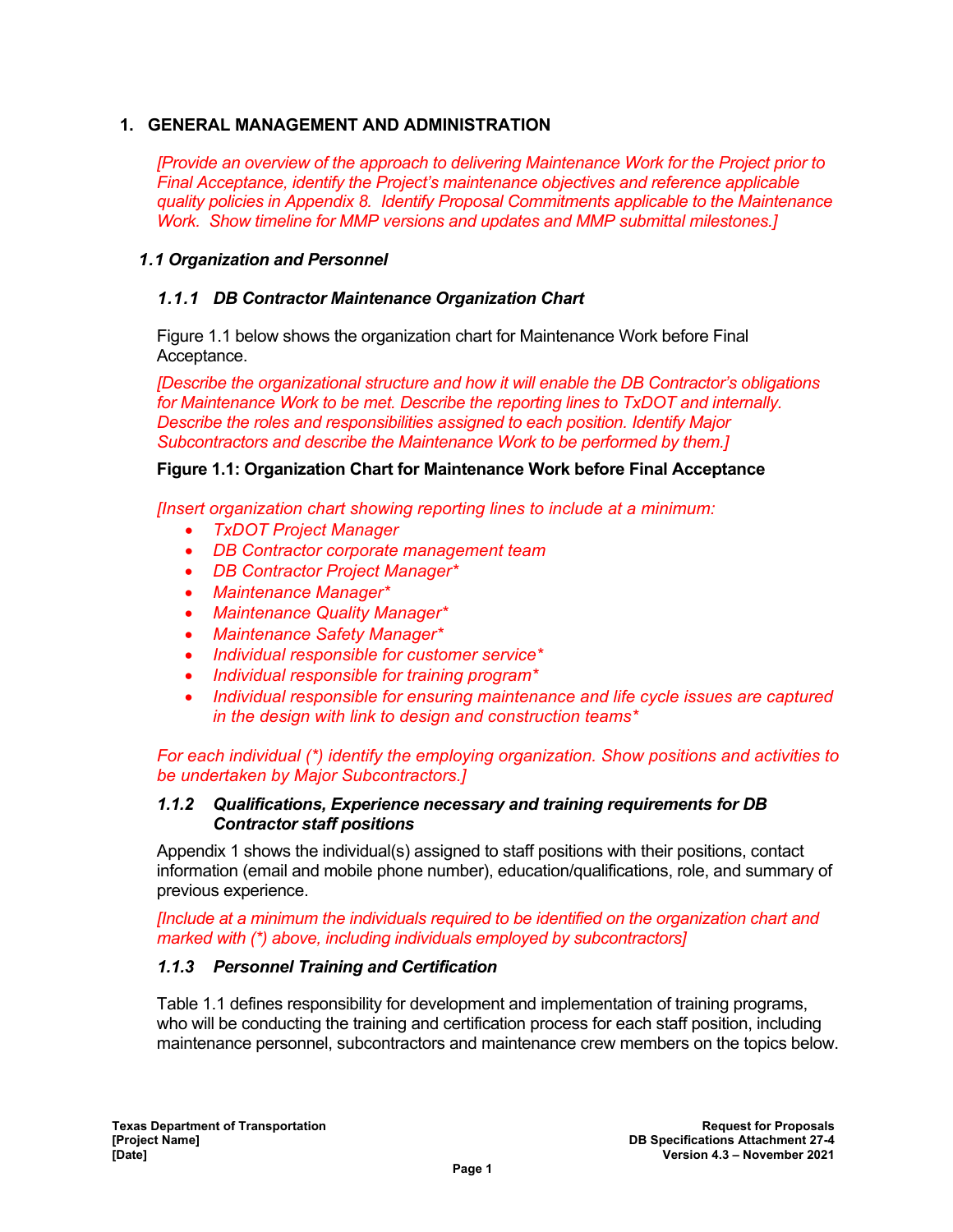| <b>Training Program</b>                                                                                                 | Person<br>responsible<br>to develop<br>and deliver | <b>Staff</b><br>positions<br>requiring<br>training | <b>Frequency</b><br>of training | Link to<br>training<br>program |
|-------------------------------------------------------------------------------------------------------------------------|----------------------------------------------------|----------------------------------------------------|---------------------------------|--------------------------------|
| Maintenance Management<br>Plan training                                                                                 |                                                    |                                                    |                                 |                                |
| Inspections, Defect<br>identification and categorization<br>of Defects                                                  |                                                    |                                                    |                                 |                                |
| Maintenance Safety Plan,<br>equipment use, all safety-<br>related activities and<br>enforcement of safety<br>operations |                                                    |                                                    |                                 |                                |
| CPR and first aid                                                                                                       |                                                    |                                                    |                                 |                                |
| Work zone traffic control and<br>flaggers in work zones                                                                 |                                                    |                                                    |                                 |                                |
| [Other training programs as<br>appropriate (details to be added<br>by DB Contractor)]                                   |                                                    |                                                    |                                 |                                |

#### **Table 1.1: Training Program Matrix**

*[Include at a minimum training requirements for the individuals required to be identified on the organization chart, including individuals employed by subcontractors]* 

#### *1.2 Communication Protocols*

*[Insert the required information below and refer to appropriate chapter and section from the PMP for all sub-sections of 1.2 (1.2.1 – 1.2.4).* 

#### *1.2.1 Communications with TxDOT, Governmental Entities and Third Parties*

Refer to the following procedures in Appendix 6:

 MMP-001 –Submittals and Coordination with TxDOT, Governmental Entities and Third **Parties** 

For processes on meetings, reporting, written updates and immediate notifications on priority issues refer to *[Chapter X, Section X]* of the PMP.

Contact details for TxDOT, Governmental Entities, third parties, other stakeholders and their consultant offices with whom the DB Contractor will communicate are listed in Appendix 2.

*[Within MMP-001 identify all adjacent highway agencies and address all interfaces with adjacent and connecting roadways.]*

#### *1.2.2 Coordination during ITS integration and ITS operations*

For ITS integration before Final Acceptance refer to *[Chapter X, Section X]* of the PMP.

**Texas Department of Transportation [Project Name] [Date]** The following are maintenance interfaces with ITS: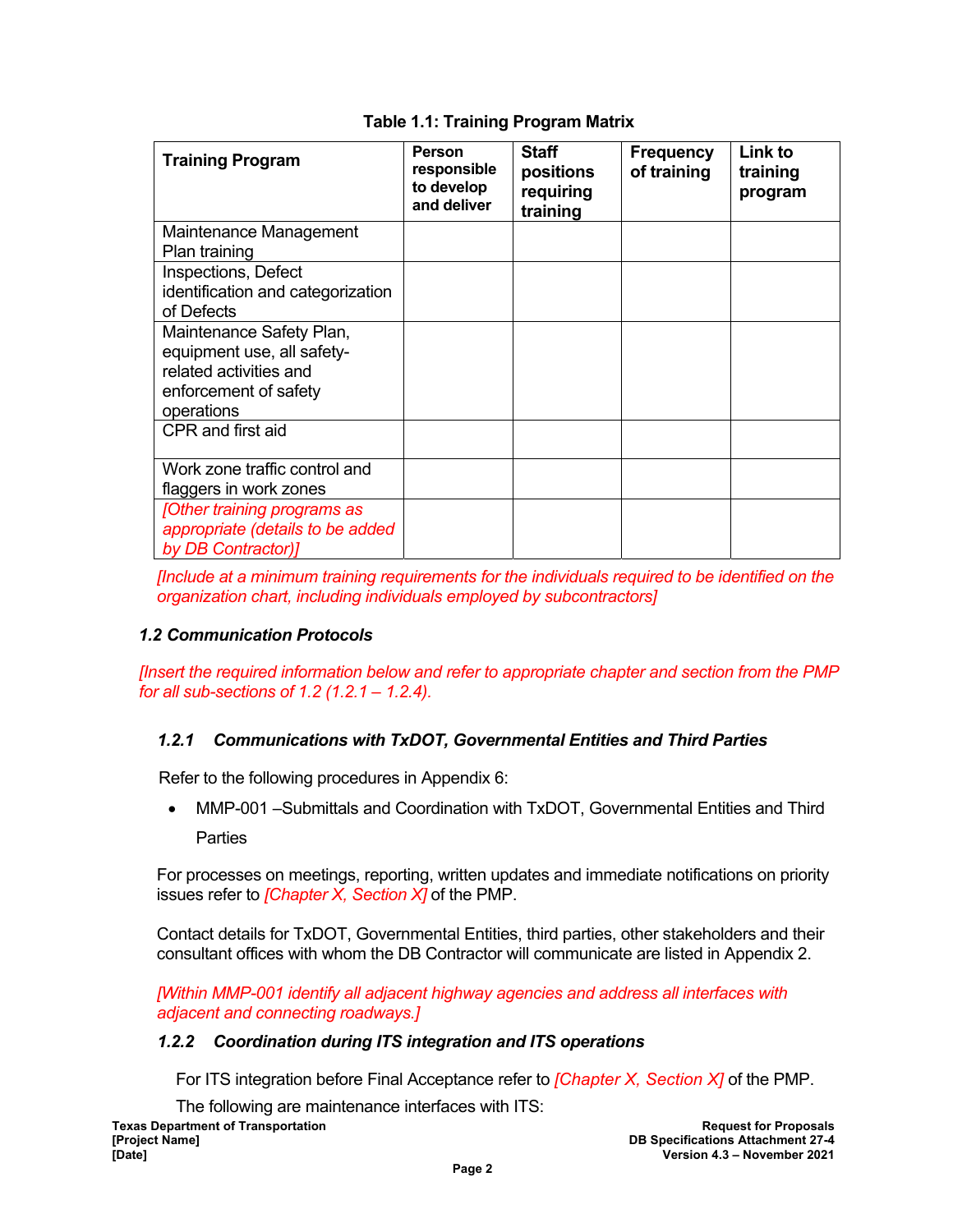*[List the points of interfaces and include reference to diagrams or drawings showing interface lines and demarcations of responsibility for each item of ITS equipment. Include updates consistent with progress of design].*

The contact details for other entities responsible for ITS are as follows:

*[List the contact details here]*

#### *1.2.3 Oversize / Overweight Permits*

The process for requests for permitting, issuance of permits and enforcement of permits through TxDOT is included in the following procedure in Appendix 6:

MMP-002 –Agency Coordination for Oversize Loads

*[State how TxDMV will be notified of closures associated with permits and how updates for roadway clearances during construction will be provided.]* 

#### *1.2.4 Coordination with Utilities, Stakeholders and other 3rd Parties*

Refer to the following procedures in Appendix 6:

MMP-001 –Submittals and Coordination with TxDOT, Other Agencies and Third Parties

Table 1.2 below shows:

- Utilities, stakeholders and other third parties;
- In-house staff and specialized resources from the maintenance team responsible for coordination (including development and compliance with processes and the production of documentation) for each utility, stakeholder and other third party; and
- Reference to procedures contained in Appendix 6 specific to each named entity.

#### **Table 1.2: Coordination with Governmental Entities, Stakeholders, Utilities, and Third Parties**

| Entity, Utility,     | <b>DB Contractor</b>         | <b>Reference to Procedure</b> |  |
|----------------------|------------------------------|-------------------------------|--|
| stakeholder or third | <b>Personnel responsible</b> | (specific to the named        |  |
| party                | for coordination             | entity)                       |  |
|                      |                              |                               |  |
|                      |                              |                               |  |
|                      |                              |                               |  |

*[Insert Governmental Entity, utility and stakeholder or third party coordination responsibilities and processes for Maintenance Work before Final Acceptance. Include reference to individual procedures applicable to each entity, covering the following:* 

- *Notification to entity of upcoming Maintenance Services that may affect the entity's operations, e.g. Maintenance Services affecting adjacent business of utility interest*
- *Application by entity for access to inspect, repair, renew or replace its equipment within the Maintenance Limits.]*

#### *1.3 Project Meetings*

*[Refer to appropriate chapter and section from the PMP for meetings in connection with Maintenance Work.]*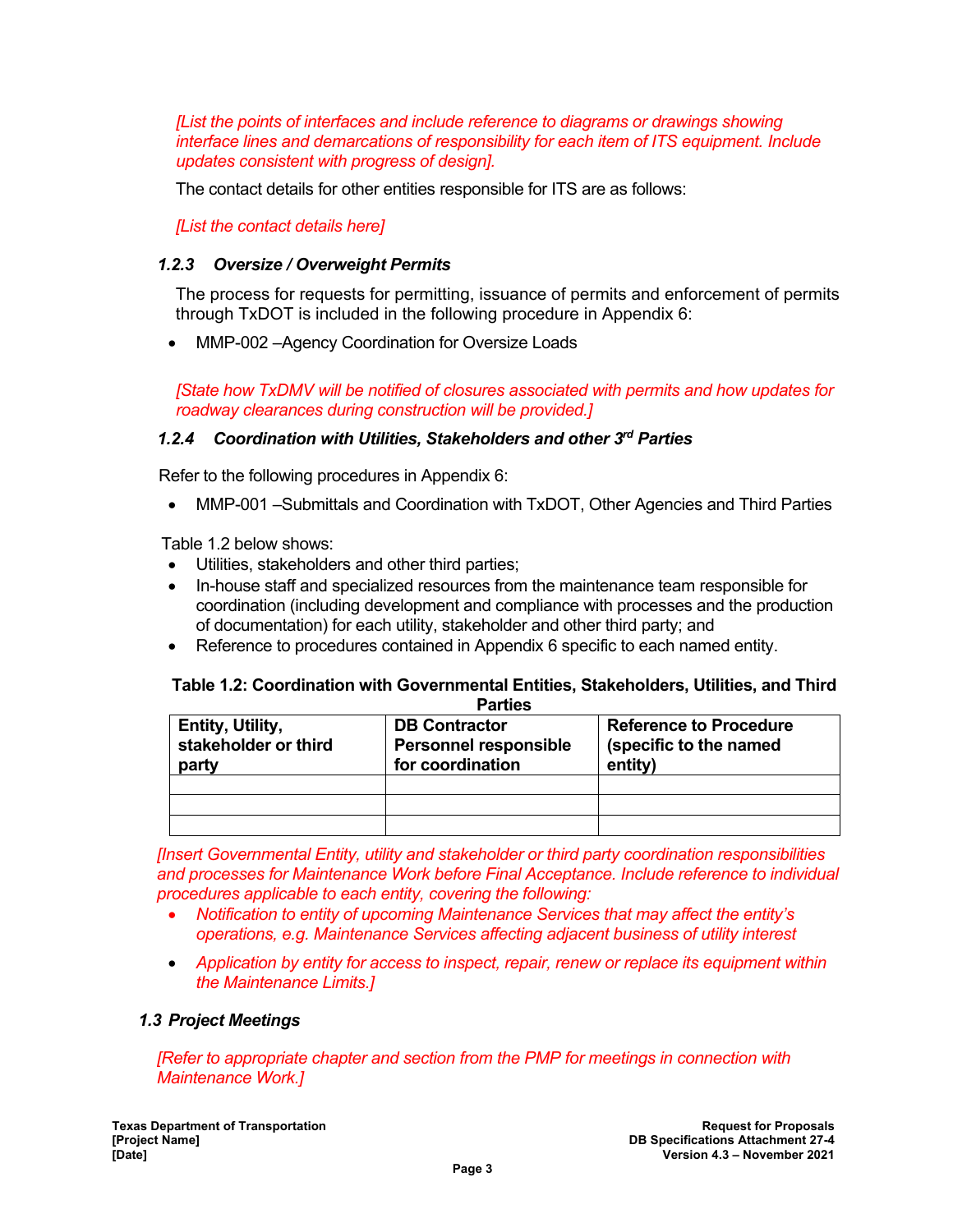The meeting types, topics, required participants and frequencies of meetings in connection with Maintenance Work shall be in accordance with Table 1.3.

| <b>Meeting Type</b>                | <b>Frequency</b>                                                                          | <b>Attendees</b>                                                |  |
|------------------------------------|-------------------------------------------------------------------------------------------|-----------------------------------------------------------------|--|
| Maintenance Work review<br>meeting | Quarterly or more frequently<br>depending upon the<br>Maintenance Work being<br>performed | <b>TxDOT, Maintenance</b><br>Manager, other senior<br>personnel |  |
|                                    |                                                                                           |                                                                 |  |
|                                    |                                                                                           |                                                                 |  |
|                                    |                                                                                           |                                                                 |  |
|                                    |                                                                                           |                                                                 |  |

**Table 1.3 Meetings in Connection with Maintenance Work** 

*[Insert details of all other meetings in connection with the Maintenance Work including mandatory meetings required by TxDOT.]* 

#### *1.4 Document Control and Information Management*

*[Refer to appropriate chapter and section from the PMP for document control and information management in connection with Maintenance Work.*

Document Control and information management for Maintenance Work shall be as identified in Table 1.4.

|  |  |  |  |  |  | Table 1.4: Document Control and Information Management |
|--|--|--|--|--|--|--------------------------------------------------------|
|--|--|--|--|--|--|--------------------------------------------------------|

| Person responsible for compliance with<br>TxDOT Maintenance and Inspection of<br>Records requirements | [Insert name of individual or staff position]                   |
|-------------------------------------------------------------------------------------------------------|-----------------------------------------------------------------|
| Procedures applicable                                                                                 | [Insert references to applicable procedures]                    |
| Document management EDMS software<br>system                                                           | <i>finsert details of software and reference to</i><br>manuals] |
| Person responsible for the storage and<br>retention of Maintenance Records                            | [Insert name of individual or staff position]                   |
| [Insert other requirements applicable to<br>document control and information<br>management]           |                                                                 |
|                                                                                                       |                                                                 |
|                                                                                                       |                                                                 |

#### *1.5 Procurement and Subcontractors*

Maintenance Work activities that will be subcontracted are shown in Table 1.5 below.

| <b>Name of Subcontractor</b><br>and start date | Key contact details | <b>Work responsibility</b> |
|------------------------------------------------|---------------------|----------------------------|
|                                                |                     |                            |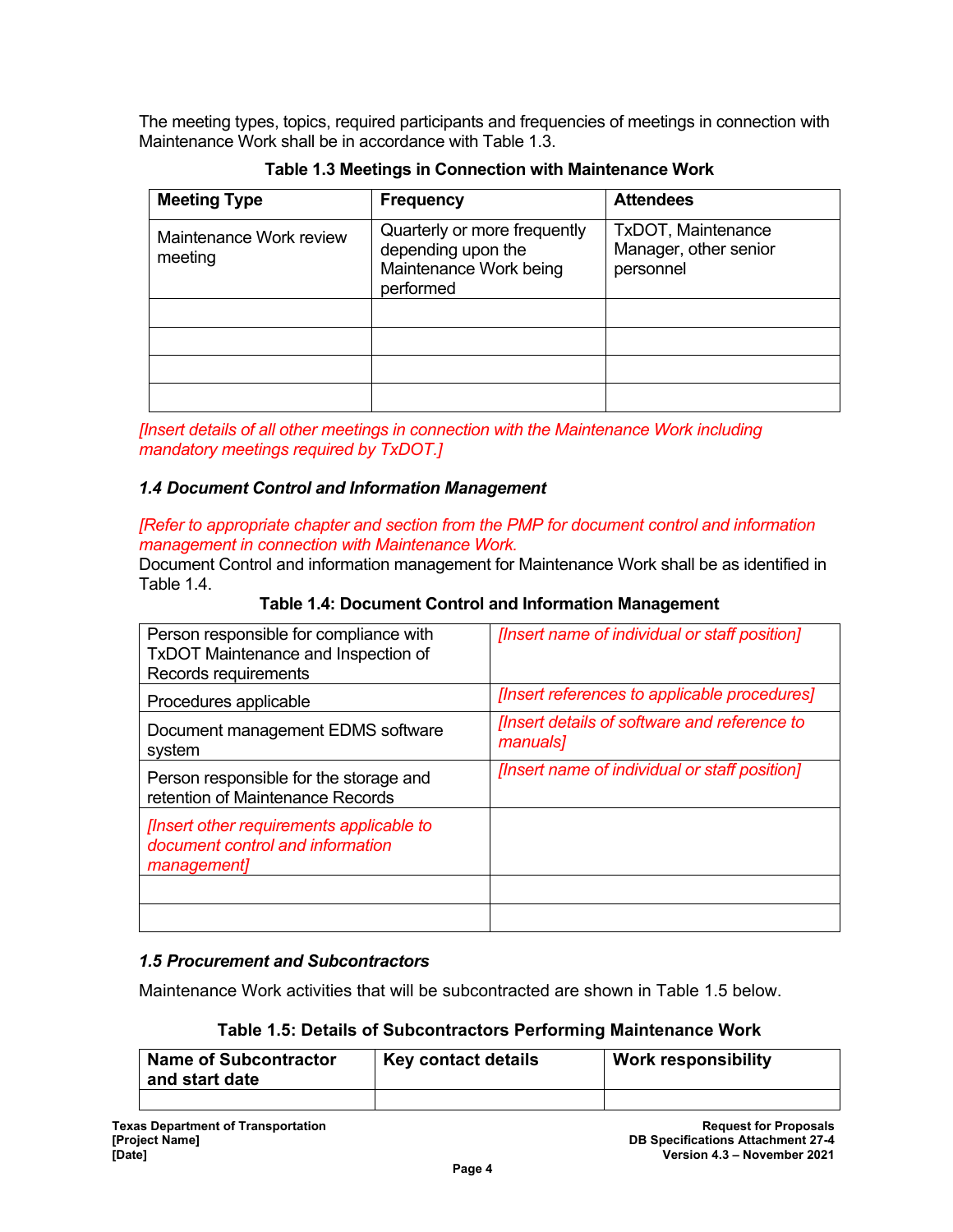| <u> Estados de la contrada de la contrada de la contrada de la contrada de la contrada de la contrada de la con</u> | the contract of the contract of the contract of the contract of the contract of the contract of the contract of |  |
|---------------------------------------------------------------------------------------------------------------------|-----------------------------------------------------------------------------------------------------------------|--|
|                                                                                                                     |                                                                                                                 |  |
|                                                                                                                     |                                                                                                                 |  |

*[Add details of each subcontractor in accordance with the requirements of the DBC.]*

#### *1.6 Offices and Equipment*

Refer to the following procedure in Appendix 6:

• MMP-003 – Maintenance of Facilities, Vehicles and Equipment Plan

*[Provide location and map in Appendix 5 (if different than the Roadway Maintenance office) of the maintenance facility for equipment maintenance and storage and for the de-icing material storage, if applicable.]* 

*[Provide spare parts, special tools and equipment list including an auditable parts and spares inventory adequate to address the maintenance obligations and compatible with the Maintenance Management System and a list of vendors for equipment and maintenance services. This information shall be included in Appendix 5]* 

*[Provide current versions and procedures, functionality, software maintenance requirements and access protocols for all specialist software employed by DB Contractor in connection with the Maintenance Services.]* 

The physical address is *[insert address]* 

The 24-hour contact number is *[insert number].*

#### **2. EMERGENCY RESPONSE**

#### *2.1 Incident Management Plan*

The Incident Management Plan (IMP) contains the approach to Incident management consistent with *Section 27.6.1 of the Design-Build Specifications*, training requirements and staffing requirements for response to Incidents and Emergencies, and includes protocols, processes, and guidelines to mitigate the impacts, respond to and recover from all such events. The IMP has been prepared in coordination with and including input from the following organizations:

*[Insert Project-specific list of consultees, dates of consultation and evidence of actively seeking input and feedback, to include TxDOT, Emergency Services, owners of Related Transportation Facilities and applicable Governmental Entities.]*

The command structure for Incident Management is shown in Figure 2.1.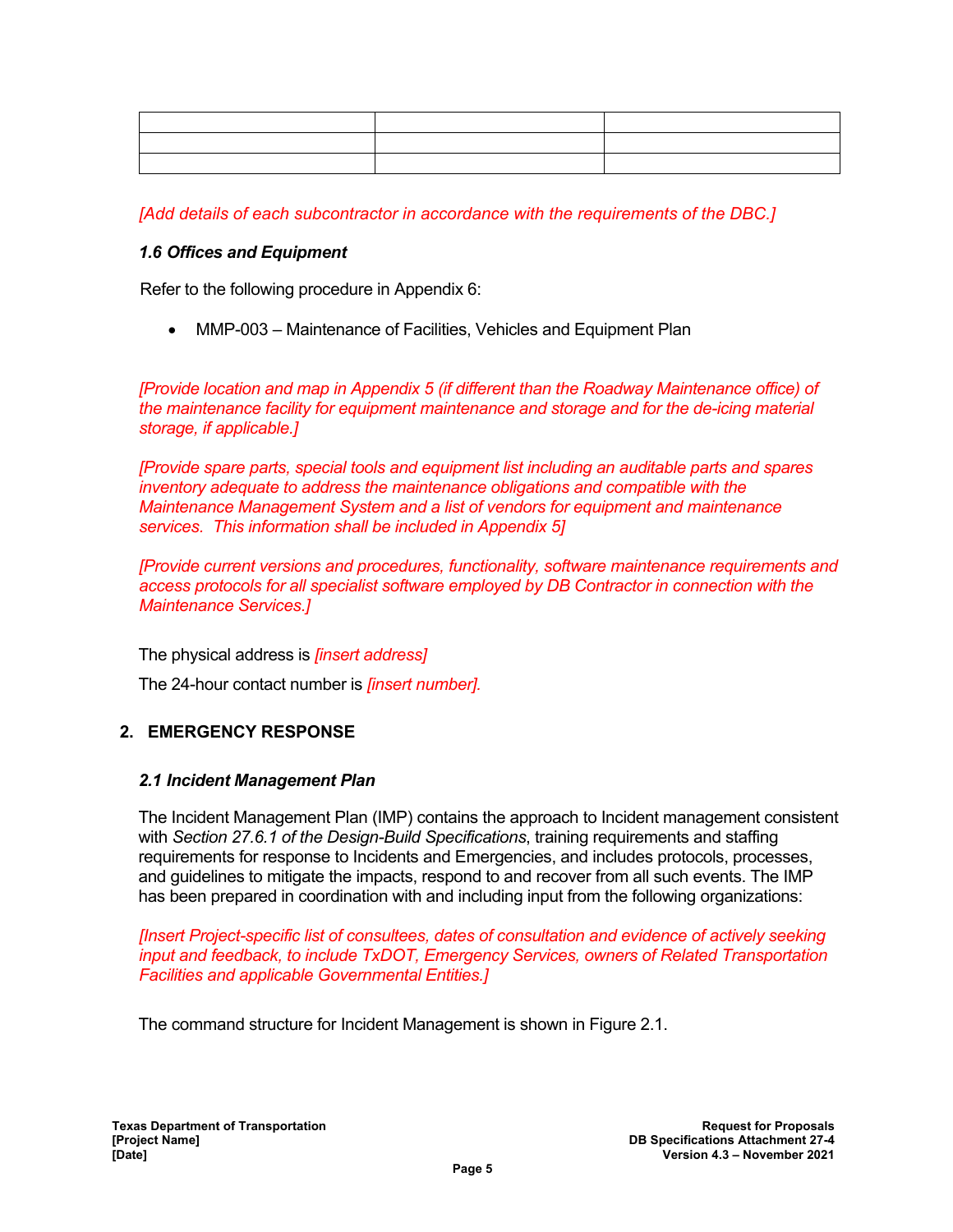

#### **Figure 2.1: Command Structure for Incident Management**

*[Replace example Command Structure by Project-specific chart of equivalent detail that includes Project-specific details of Emergency Services and TxDOT contacts]* 

The following procedures in Appendix 6 are part of the IMP:

- MMP-004 Emergency and Incident Management.
- MMP-005 Incident Damage Reports, Third Party Claims and Repairs
- MMP-006 Complaint Review and Response
- MMP-007 Customer Satisfaction Data Collection System

*[Include within the IMP, processes and responsibilities for:* 

- *(i) Identification of Incidents of differing categories (minor, major, critical) and notification of Emergency Services providers*
- *(ii) Rapid and reliable establishment of traffic control for Incident management*
- *(iii) Removal by towing and recovery of stalled, broken down, wrecked or otherwise incapacitated vehicles from the travel lane, including coordination with Emergency Services/law enforcement*
- *(iv) Clearance of Incident and return affected lanes to normal use within the specified period of arriving at the Incident site*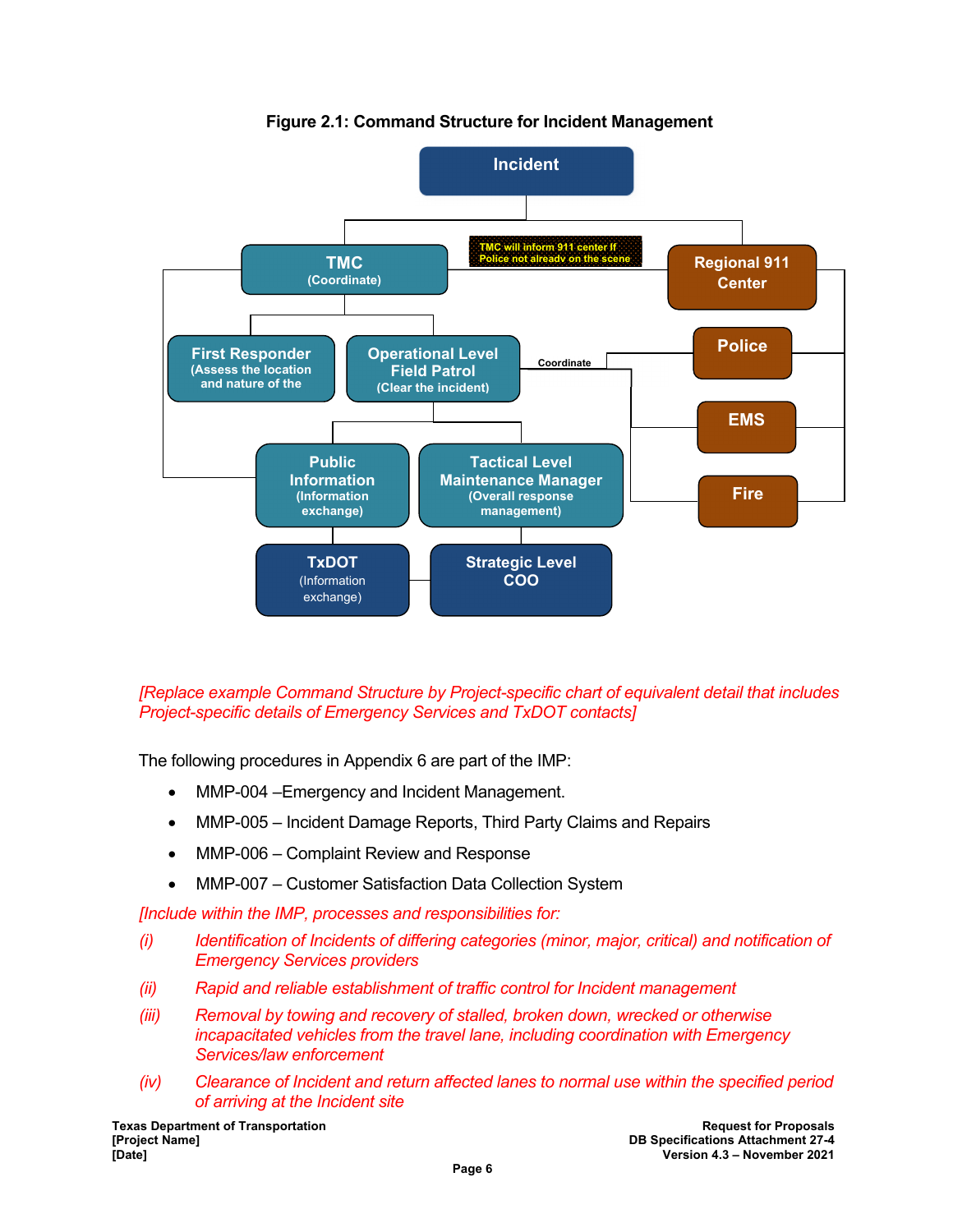- *(v) Cleanup of debris, oil, broken glass and other such objects foreign to the roadway surface*
- *(v) Notification of the public of traffic issues related to Incidents*
- *(vi) Seeking feedback from TxDOT, emergency services and law enforcement and improving processes to improve response times.*
- (vii) *contact methods, personnel available, and response times for any Emergency condition requiring attention during off-hours*
- *(viii) identification and containment of all Hazardous Material spills and appropriate disposal of such materials.]*

#### *2.2 Snow and Ice Control Plan*

The Snow and Ice Control Plan (SICP) contains operational processes for performing snow and ice control work. The SICP complies with all applicable Law, codes, and regulations governing the operation of equipment on public highways. The SICP will be updated at least annually to incorporate any changes in strategy and equipment levels designed to rectify any noncompliances in snow and ice removal operations during the preceding winter season.

The following procedure contained in Appendix 6 is part of the Snow and Ice Control Plan (SICP).

MMP-008 – Snow and Ice Control / Clean-up Plan.

#### *[Include within the SICP processes and responsibilities for:*

- *(i) Receiving weather forecasts and making decisions for snow and ice control and pretreatment based upon analysis of data received*
- *(ii) Advance preparation and call-out*
- *(iii) Training in connection with snow and ice control*
- *(iv) Record keeping/ reporting including maintaining records of compliance with the Performance Requirements*
- *(v) Environmental management and processes for using preventative measures, involving use of anti-icing and de-icing chemicals such as salt and alternative substances, including storage and application*
- *(vi) A list of the equipment and materials available for snow and ice control including its current location and methods to guarantee its availability for use.]*

#### *2.3 Severe Weather Evacuation Plan*

The Severe Weather Evacuation Plan (SWEP) contains operational processes for evacuation. The SWEP complies with all applicable Law, codes, and regulations governing the operation of equipment on public highways. The SWEP will be updated at least annually to incorporate any changes in strategy and evacuation routes during the previous year.

The following procedure in Appendix 6 is part of the SWEP:

MMP-009 – Severe Weather Evacuation Plan.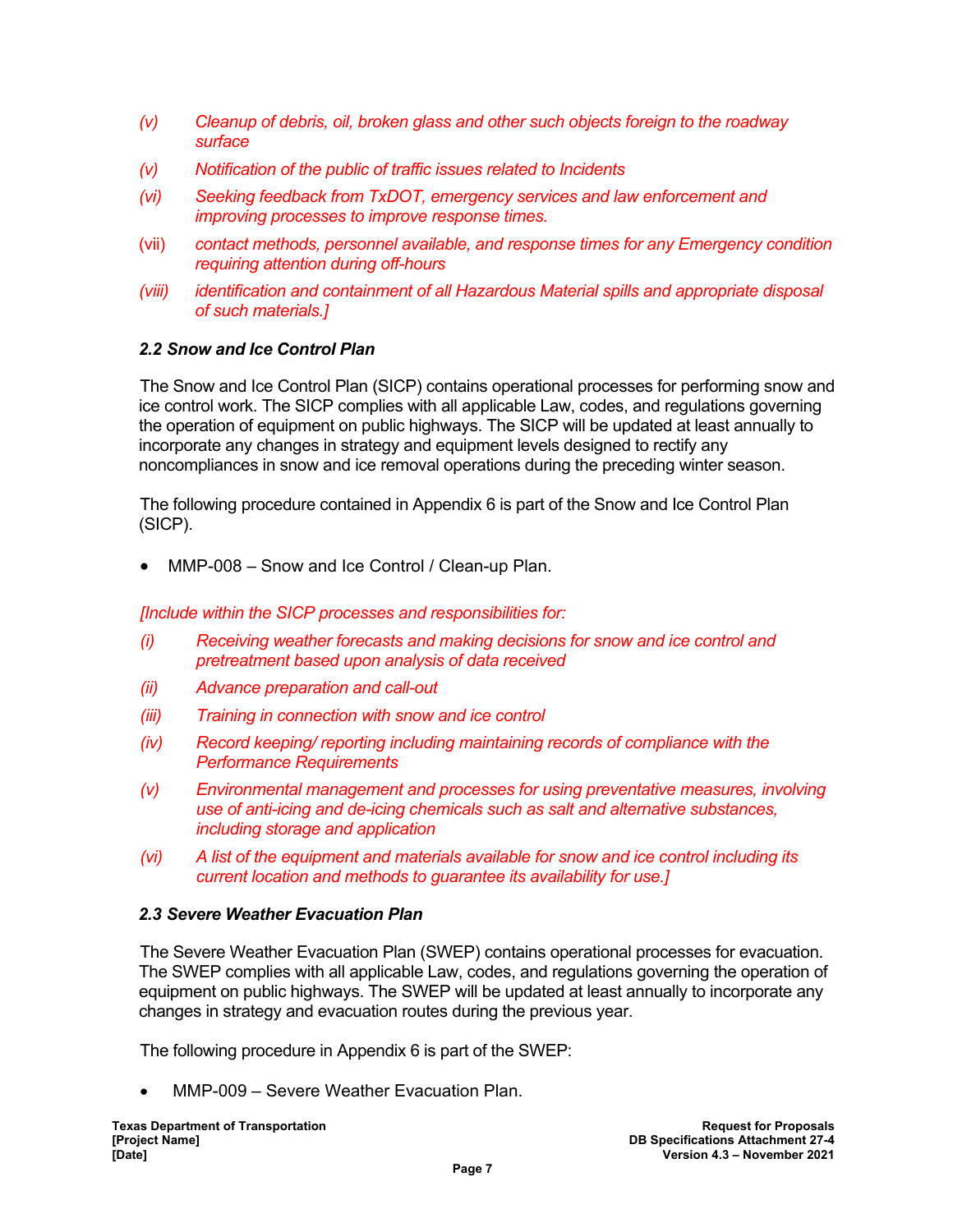*[Include within the SWEP a process and the individual responsible for each of the following:* 

- *(i) Receiving weather forecasts and making decisions for evacuation based upon analysis of data received*
- *(ii) Advance preparation and call-out*
- *(iii) Training in connection with evacuation processes*
- *(iv) Record keeping / reporting including maintaining records of compliance with the Performance Requirements*
- *(v) Develop evacuations zones and evacuation guides with routes.]*

#### **3. ENVIRONMENTAL COMPLIANCE**

#### *3.1 Hazardous Material Management Plan*

The Hazardous Materials Management Plan (HMMP) governs the safe handling, storage, treatment and/or disposal of Hazardous Materials, whether encountered at or brought onto the Project by the DB Contractor, encountered or brought onto the Project by a third party, or otherwise, spill prevention and countermeasures and pollution prevention measures.

The HMPP is at *[Chapter X, Section X]* of the PMP.

#### *3.2 SW3P Implementation*

Maintenance Work will be undertaken in compliance with the TCEQ Texas Pollutant Discharge Elimination System (TPDES) Construction General Permit in accordance with the TxDOT Storm Water Management and Guidelines for Construction Activities Manual.

The SW3P is at *[Chapter X, Section X]* of the PMP.

#### *3.3 Truck Routes, Hazardous Material Routes and related Approvals*

Truck Routes, Haz-Mat Routes and associated approvals are at *[Chapter X, Section X]* of the PMP.

#### *3.4 Environmental Compliance and Mitigation Plan*

The Environmental Compliance and Mitigation Plan (ECMP) includes compliance strategies and processes to be employed in accordance with the requirements of applicable Environmental Laws and Environmental Approvals. Maintenance Work will be undertaken in compliance with the ECMP and the Environmental Commitments.

Refer to Section 1.1.3 for education and training requirements for all project personnel. The ECMP is at *[Chapter X, Section X]* of the PMP.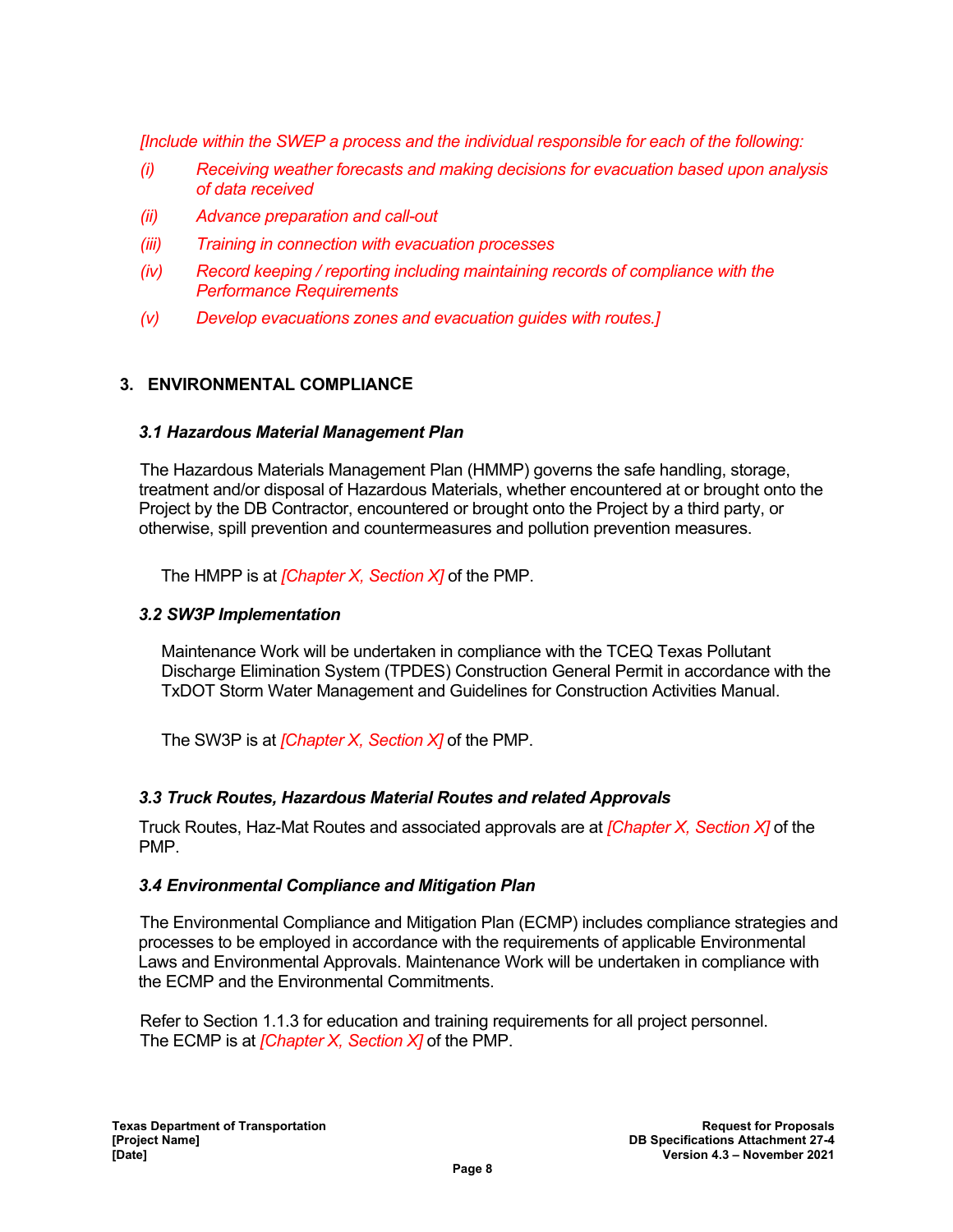#### **4. MAINTENANCE LIMITS AND PERFORMANCE REQUIREMENTS AND MAINTENANCE SERVICES PROCEDURES**

#### *4.1 Maintenance Limits, Layout and Limits of Performance Sections*

Schematic Drawings showing the Maintenance Limits and the extents of the Performance Sections are included in Appendix 3, consistent with the requirements of *Section 27.1.3 of the Design-Build Specifications*.

*[Include processes and responsibilities for:* 

*(i) Periodically validating that the Maintenance Limits are correctly and clearly identified in the field*

*(ii) Liaison with TxDOT and Governmental Entities at least annually to review the Maintenance Limits, identify any jurisdictional gaps or inefficiencies and recommend solutions]*

#### *4.2 Performance and Measurement Tables*

Appendix 4 to the MMP contains the most recent approved versions of the Performance and Measurement Tables.

#### *4.3 Maintenance Management System (MMS)*

Refer to the following procedure in Appendix 6:

MMP-010 – Establishing Maintenance Management System

#### *4.4 Defects and Inspections*

Refer to the following procedures in Appendix 6:

- MMP-011 Defect Categorization and Repair
- MMP-012 Maintenance Inspection Plan
- MMP-013 Maintenance Repair Submittal Plan

*[Include within the above processes and responsibilities for:* 

- *(i) Training of responsible personnel to identify and to categorize Defects discovered during inspection. This shall include training specific to the identification and recording of Category 1 Defects.*
- *(ii) Tracking and reporting of Defects including fault detection logs, software output*
- *(iii) Generation of corrective action work orders through the MMS including how backlog of corrective maintenance and repair activities will be populated and monitored in the MMS*
- *(iv) Action by Defect category type, to include a description of how the actions are carried out stating the responsible individuals and the processes for specific Defect types with examples*
- *(v) How Defects will be remedied, with examples provided for all common Defects, stating necessary notification and the individuals to be notified for such Defect repair.*
- *(vi) Documentation including how Defects will be entered, updated and closed in the Maintenance Management System.*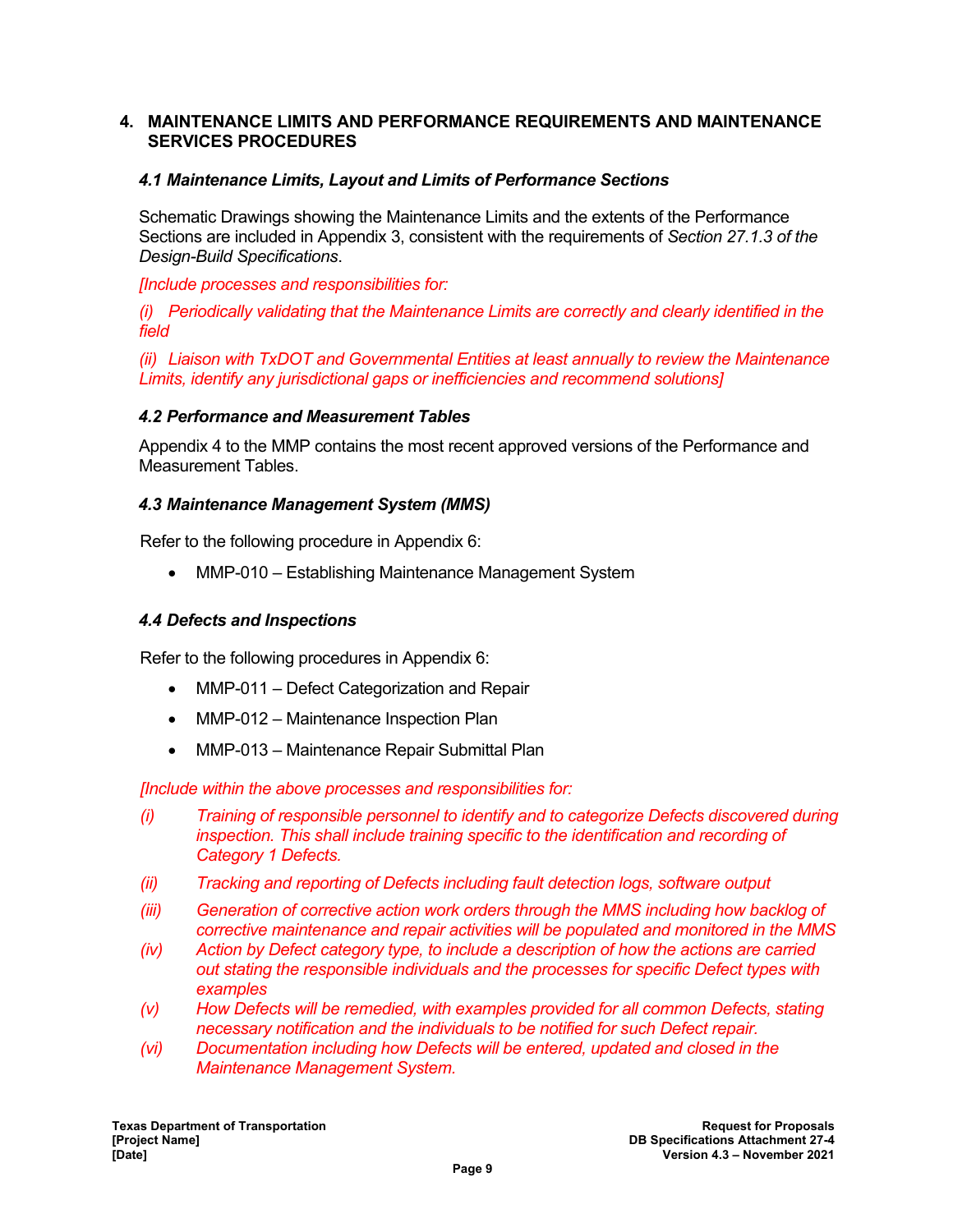- *(vii) Verification of the satisfactory completion of Maintenance Services and restoration of asset condition*
- *(viii) Discovery of maintenance trends to determine the need for adjustments in the weekly, monthly and annual maintenance plan to address changing project conditions*
- *(ix) Inspection and testing of Project items and the identification and classification of Defects and inspection failures.*
- *(x) Monitoring instrumentation according to applicable specification*
- *(xi) Field inspections of completed Maintenance Services and for preparing daily reports to document all inspections performed*
- *(xii) Identification of inspection agencies and organizations, including information on each agency's capability to provide the specific services required, certifications held, and equipment*
- *(xiii) Preparation and submittal of the Baseline Element Condition Report (BECR)*
- *(xiv) Hazard mitigation for any Category 1 Defect in a Maintained Element of which the DB Contractor is aware through its own inspections, from a third party or through notification by TxDOT*
- *(xv) Proposal to TxDOT of a repair method for any Defect]*

#### *4.5 Tracking and Reporting Noncompliance Events*

*[Include the following where Noncompliance Events are included in the Contract]* 

Refer to the following procedure in Appendix 6 for Noncompliance Events:

• MMP-014 – Tracking and Reporting Noncompliance Events

*[Include within the above processes and responsibilities for:* 

- *(i) Meeting self-reporting obligations*
- *(ii) Identification of the start date of each Noncompliance Event*
- *(iii) Accurate assessment and reporting of the date of cure*
- *(iv) Proper use of the Noncompliance Events database and integration with the MMS*
- *(v) Validation of the data, times, dates and other information entered into the Noncompliance Event database including frequency of checks / audits]*

#### **5. MAINTENANCE SAFETY PLAN**

The Maintenance Safety Plan describes the DB Contractor's policies, plans, training programs, and work site controls to ensure the health and safety of personnel involved in the Project and the general public affected by the Project.

The *Maintenance* Safety Plan is part of the Maintenance Management Plan at *[Chapter X, Section X]* of the PMP.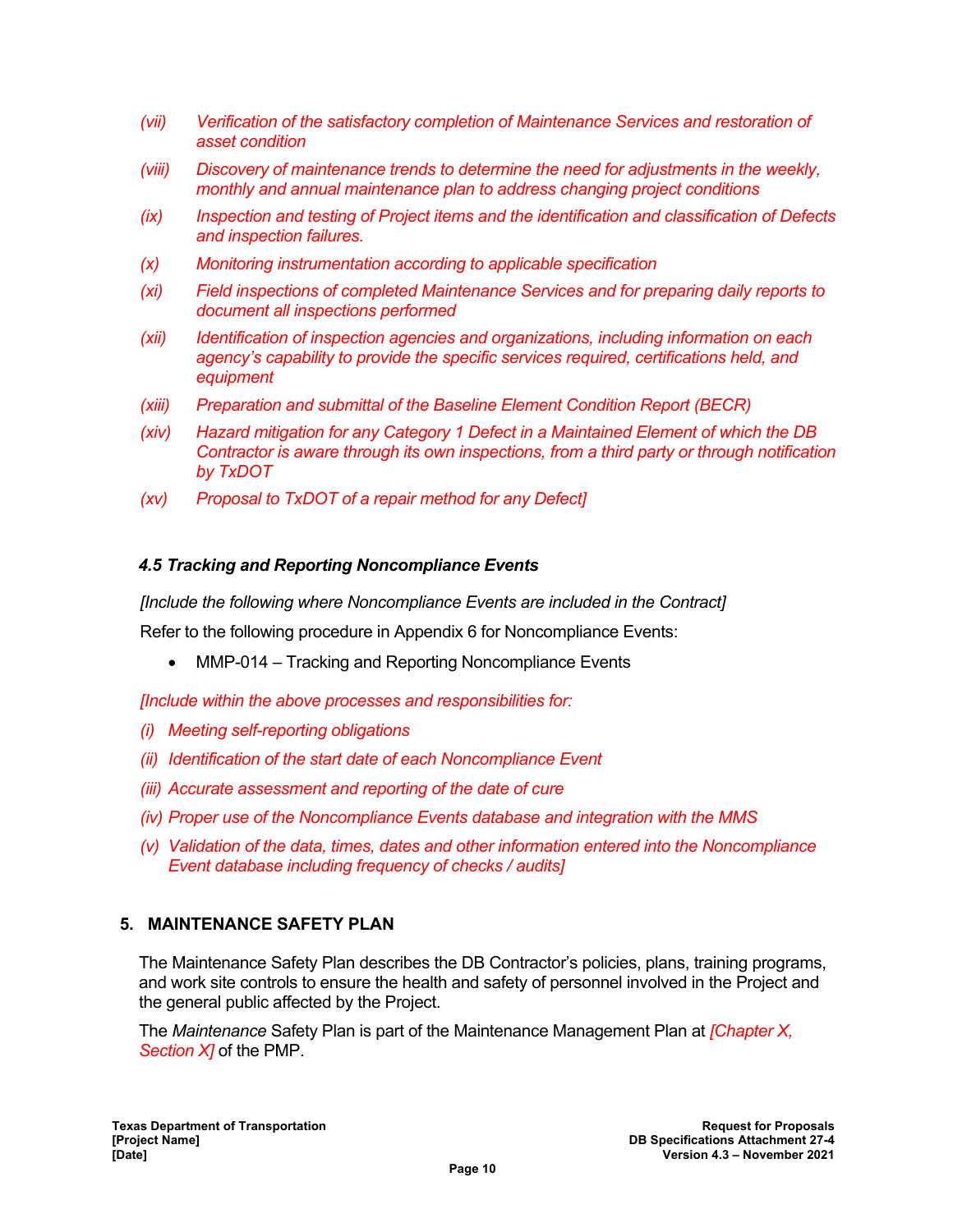#### **APPENDIX 1: STAFF NAMES CONTACT DETAILS AND QUALIFICATIONS**

*[Insert contact details, qualifications and training record for Maintenance Work]* 

| <b>Key Personnel</b><br>or other<br>personnel<br>position | Staff name and<br>start date | <b>Contact details</b> | Education,<br>qualifications<br>and experience | Link to training<br>record in<br>connection<br>with Project |
|-----------------------------------------------------------|------------------------------|------------------------|------------------------------------------------|-------------------------------------------------------------|
|                                                           |                              |                        | [Insert details or                             |                                                             |
|                                                           |                              |                        | link to resume]                                |                                                             |
|                                                           |                              |                        |                                                |                                                             |

#### **APPENDIX 2: CONTACT DETAILS FOR TXDOT AND THIRD PARTIES**

*[Insert contact details for Maintenance Work]*

| Organization                                                                        | Contact name, e-mail and address | <b>Business</b><br><b>Phone</b> |
|-------------------------------------------------------------------------------------|----------------------------------|---------------------------------|
| TxDOT [List all TxDOT<br>contacts in connection with<br><b>Project</b> <sub>1</sub> |                                  |                                 |
| Governmental Entities <i>[list</i> ]<br>all Governmental Entities]                  |                                  |                                 |
| <b>Traffic Management</b><br>Centers (TMC)                                          |                                  |                                 |
| Utilities <i>[list all utilities]</i>                                               |                                  |                                 |
| [Other third parties]                                                               |                                  |                                 |

#### **APPENDIX 3: MAINTENANCE LIMITS AND LIMITS OF PERFORMANCE SECTIONS**

*[Include Schematic drawings that show the Maintenance Limits and the limits of the Performance Sections before Final Acceptance]* 

#### **APPENDIX 4: PERFORMANCE AND MEASUREMENT TABLES**

*[Insert the latest version of the Performance and Measurement Tables]*

#### **APPENDIX 5: MAINTENANCE FACILITY LOCATION AND EQUIPMENT**

*[Insert a map showing the location of the Maintenance Facility and a list of equipment and tools]*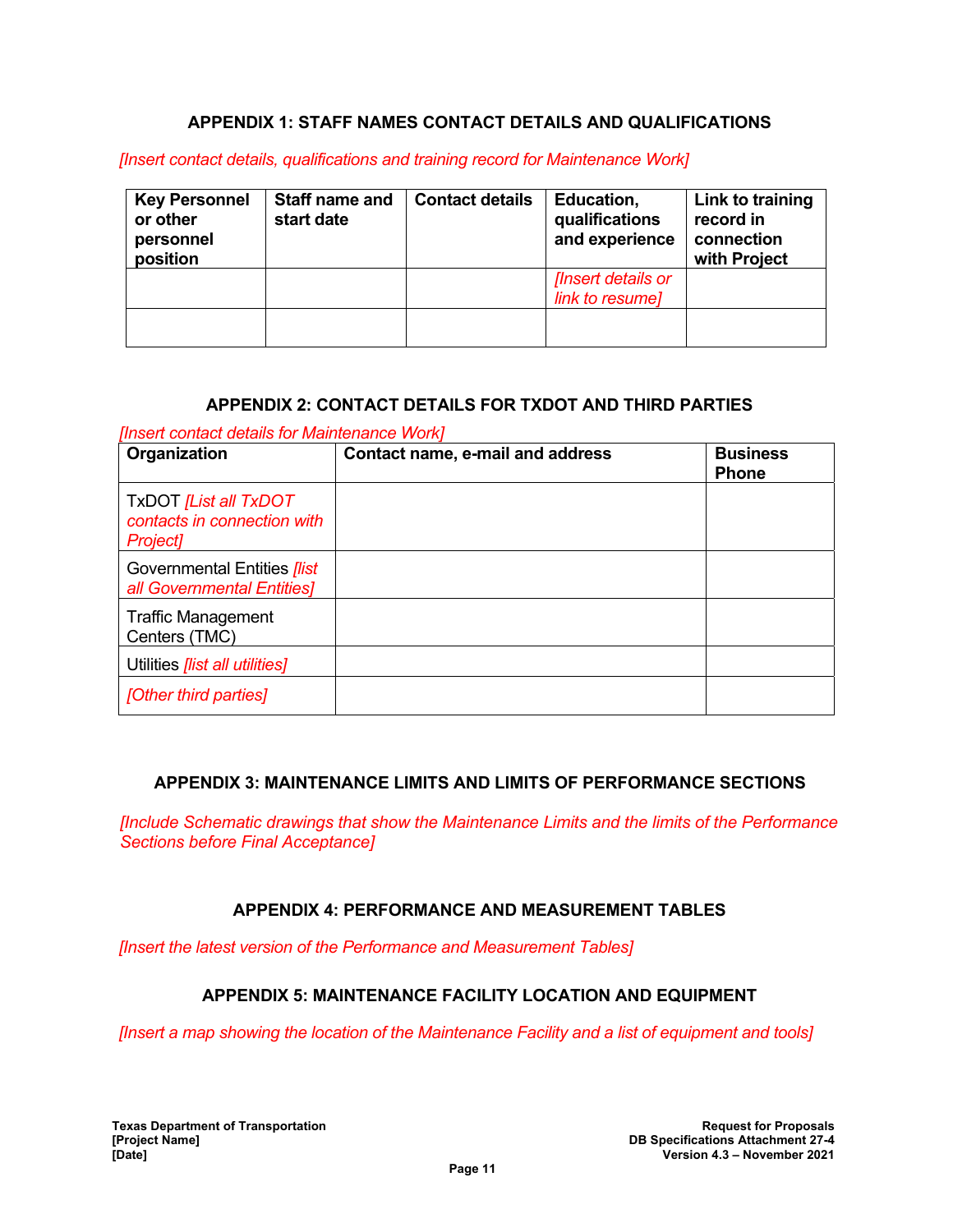#### **APPENDIX 6: MMP PROCEDURES**

MMP procedures are shown below. *[Add additional procedures as necessary and provide cross references to the applicable section of the MMP]* 

| <b>MMP Procedure</b> | <b>MMP Procedure Name</b>                                                          |
|----------------------|------------------------------------------------------------------------------------|
| <b>Number</b>        |                                                                                    |
| <b>MMP-001</b>       | Submittals and Coordination with TxDOT, Governmental Entities and<br>Third Parties |
| <b>MMP-002</b>       | <b>Agency Coordination for Oversize Loads</b>                                      |
| MMP-003              | Maintenance of Facilities, Vehicles, and Equipment Plan                            |
| <b>MMP-004</b>       | <b>Emergency and Incident Management</b>                                           |
| <b>MMP-005</b>       | Incident Damage Reports, Third Party Claims and Repairs                            |
| MMP-006              | <b>Complaint Review and Response</b>                                               |
| <b>MMP-007</b>       | <b>Customer Satisfaction Data Collection System</b>                                |
| <b>MMP-008</b>       | Snow and Ice Control Plan                                                          |
| <b>MMP-009</b>       | Severe Weather Evacuation Plan                                                     |
| <b>MMP-010</b>       | <b>Establishing Maintenance Management System</b>                                  |
| <b>MMP-011</b>       | Defect Categorization and Repair                                                   |
| <b>MMP-012</b>       | Maintenance Inspection Plan                                                        |
| <b>MMP-013</b>       | Maintenance Repair Submittal Plan                                                  |
| <b>MMP-014</b>       | <b>Tracking and Reporting Noncompliance Events</b>                                 |
| <b>MMP-015</b>       | Procedure for Updating MMP                                                         |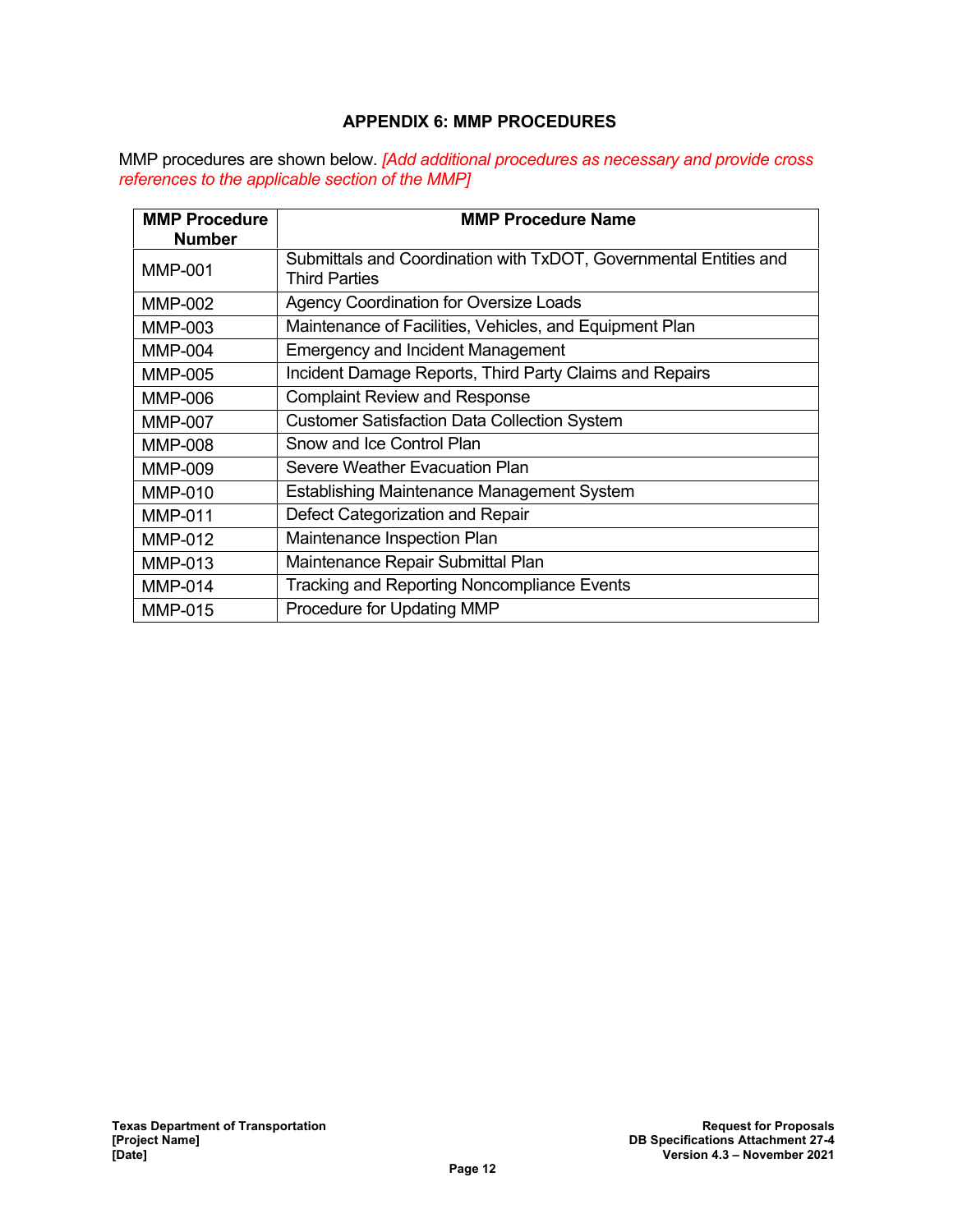#### **APPENDIX 7: TEMPLATE FOR TYPICAL PROCEDURE**

#### **1. PURPOSE AND NEED**

*[List the reason for the procedure's implementation.]* 

#### **1.1 Methodologies**

 *[List the methodologies to be defined as part of the procedure.]* 

**2. SCOPE**

*[Define the limits of the procedure. Define individuals or workgroups to whom the procedure applies.]* 

#### **3. DEFINED TERMS**

*[List the terms defined as part of the procedure]*

#### **4. STEPS IN PROCEDURE**

*[Describe the procedure, in detail. List all steps. Assign individual responsibility for implementing the procedure]* 

*[Include tables, flowcharts and figures as applicable.]* 

#### **5. DOCUMENT CONTROL**

*[List the methods by which the procedure will be documented and archived. Define the location at which the procedure's records will be filed.]* 

#### **REFERENCES**

*[Reference applicable documents within the contract with specific section and page locations.]* 

\_\_\_\_\_\_\_\_\_\_\_\_\_\_\_\_\_\_\_\_\_\_\_\_\_\_\_\_\_\_\_\_\_\_\_\_\_\_\_\_\_\_\_ \_\_\_\_\_\_\_\_\_\_\_\_\_\_\_\_\_\_\_

\_\_\_\_\_\_\_\_\_\_\_\_\_\_\_\_\_\_\_\_\_\_\_\_\_\_\_\_\_\_\_\_\_\_\_\_\_\_\_\_\_\_\_ \_\_\_\_\_\_\_\_\_\_\_\_\_\_\_\_\_\_\_

**Approved By:**

**FirstName LastName Maintenance Manager (MM) Date**

**FirstName LastName Procedure Owner Date**